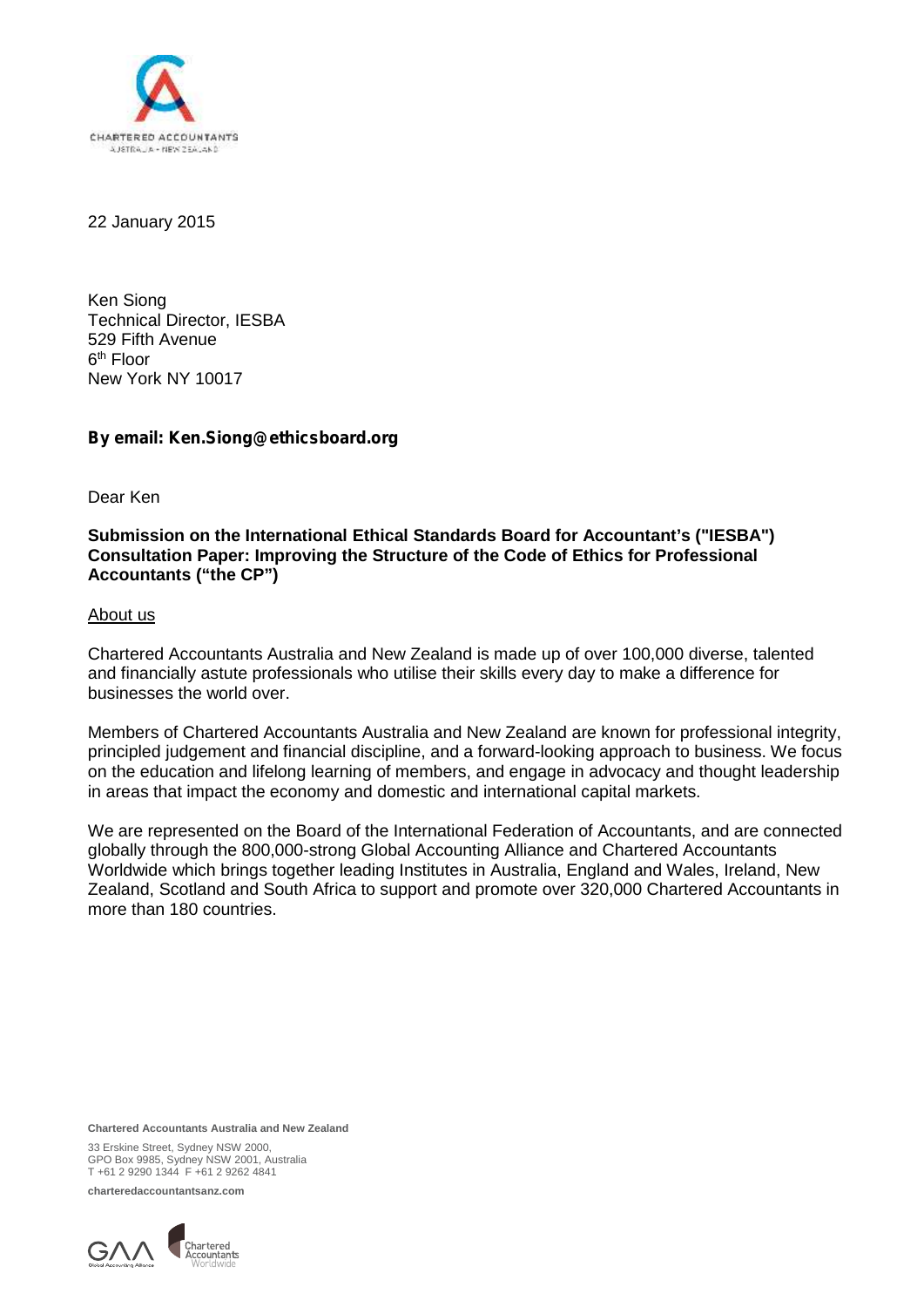#### Our Response to the Consultation Paper

We commend the IESBA's efforts to improve the structure of the Code of Ethics for Professional Accountants ("the Code") to make the Code more understandable to users. We would however like to make the following specific comments with regard to the CP.

### **a) Impact on implementation and consistent application (Question 2)**

We believe that the primary purpose of the Code is to establish a code of ethics for professional accountants to apply as they conduct their professional activities both in public practice and in business. We are supportive of the steps being taken by IESBA to improve the Code's usability as we believe this will result in the Code being more consistently applied and more easily implemented by all users. In Australia and New Zealand we have not experienced difficulties in our own quality review programs when considering and enforcing the consistent application of the Code

### **b) Reordering the Code and numbering convention (Question 3)**

We are supportive of the proposed change to the ordering of the Code and to the numbering conventions. Re-drafting the code in a manner that logically collates matters will assist users in applying the code.

#### **c) Dividing the Code into separate standards (Question 4)**

We do not believe that dividing the Code into separate standards would improve the visibility or enforceability of the Code. We feel that issuing the Code as separate standards could have two possible outcomes;

- dividing the Code into a number of stand-alone standards would require a considerable amount of repetition and/or cross referencing between standards which we do not believe would enhance their understandability or usability.
- when using the standards there would be an increased tendency to only consider the requirements or refer to the examples in the applicable standard rather than the suite of standards as a whole. For example, if the matter related to financial interests a user might only refer to the standard that relates to independence matters without also considering the fundamental principles.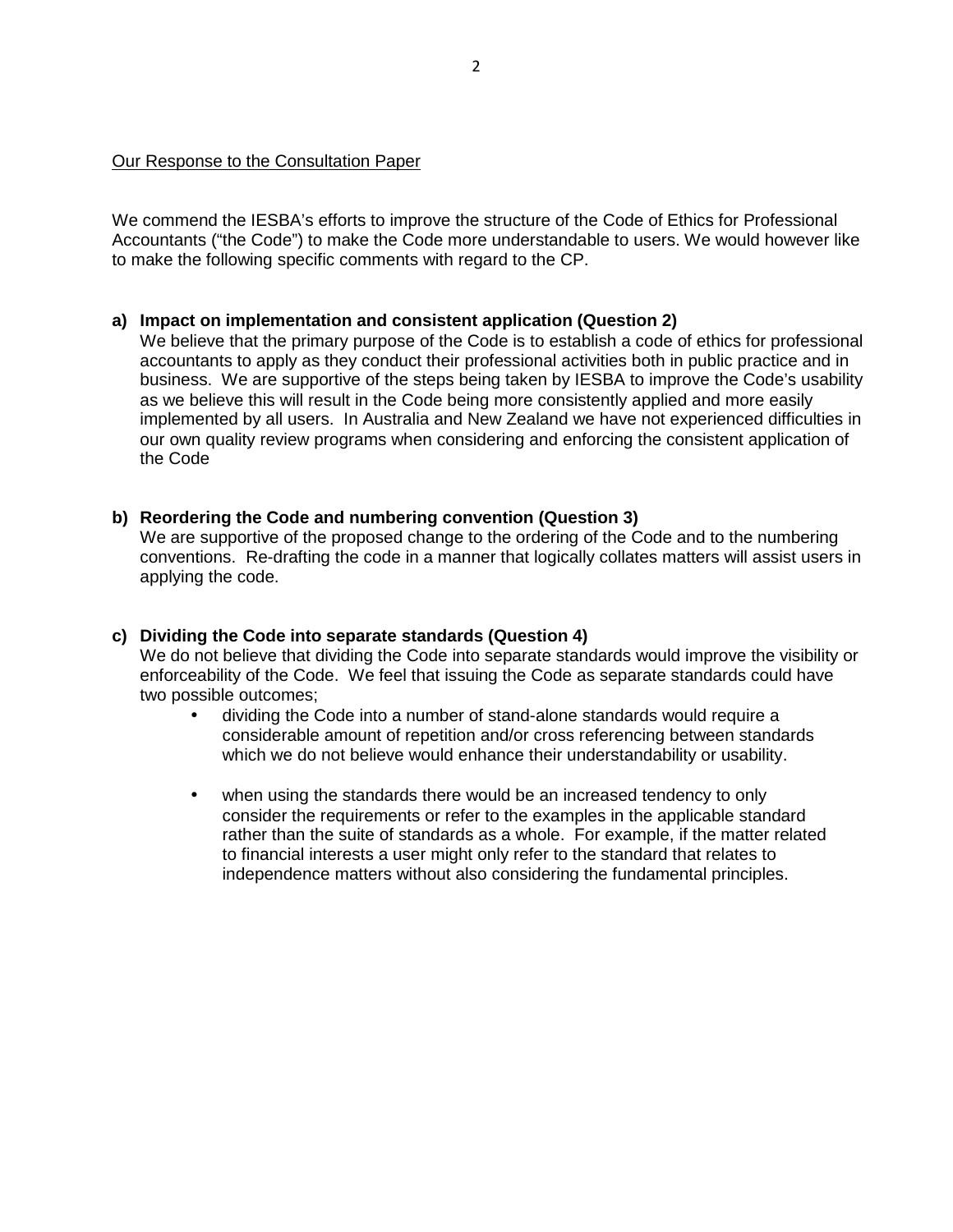# **d) Unintended change in requirements due to re-drafting (Question 5)**

It is important that as part of the re-drafting process the obligations of professional accountants are not varied unintentionally. By example we have compared the following paragraphs

| <b>Existing Code</b>                                                                                                                                                                                                                 | <b>Proposed New</b><br>Code                                                                                                                                                                              | <b>Comments</b>                                                                                                                                                                                                                                                                                                                                                                                                                                                                              |
|--------------------------------------------------------------------------------------------------------------------------------------------------------------------------------------------------------------------------------------|----------------------------------------------------------------------------------------------------------------------------------------------------------------------------------------------------------|----------------------------------------------------------------------------------------------------------------------------------------------------------------------------------------------------------------------------------------------------------------------------------------------------------------------------------------------------------------------------------------------------------------------------------------------------------------------------------------------|
| 290.4 In the case of<br>audit engagements,<br>it is in the public<br>interest and<br>therefore, required<br>by this Code, that<br>members of audit<br>teams, firms and<br>network firms shall<br>be independent of<br>audit clients. | 400,005 When<br>performing an audit<br>engagement, a<br>professional<br>accountant shall:<br>a) be independent<br>of the audit client;<br>and<br>b) comply with each<br>of the provisions<br>of Part IV. | Whilst both paragraphs appear consistent<br>the following differences could give rise to<br>a changed interpretation of the Code:<br>the existing Code refers to public<br>$\bullet$<br>interest whilst the proposed new Code<br>is silent<br>the existing code requires compliance<br>$\bullet$<br>with the Code at paragraph 100.1<br>whilst the proposed new Code<br>specifically refers to complying with<br>Part IV which could create a view that<br>compliance is limited to Part IV. |
| $100.5$ (b)<br>Objectivity $-$ to not<br>allow bias, conflict<br>of interest or<br>undue influence of<br>others to override<br>professional or<br>business<br>judgements                                                             | $100.005$ (b)<br>Objectivity $-$ to<br>provide professional<br>or business<br>judgements without<br>bias, conflict of<br>interest or undue<br>influence of others                                        | The subtle change in wording of this<br>paragraph could have unintended<br>consequences. The proposed new<br>wording could be interpreted as being<br>more closely related to the provision of<br>services whilst the prior wording is linked<br>to judgements more broadly.                                                                                                                                                                                                                 |

# **e) Timeline (Question 9)**

At paragraph 40 you indicate that an exposure draft would be issued in October 2015 with a standard being finalised in early 2017. We believe that to properly redraft and rewrite the code (refer to our comments at d) above) and to allow sufficient time for respondents to consider and prepare comments in relation to the proposed changes a longer time period should be anticipated.

# **g) Application materials and transitional considerations (Question 10)**

The changes proposed in the CP are extensive. We recommend that the IESBA consider allowing a long transition period for the Code as we believe this would give users of the Code a greater opportunity to develop and enact transition plans. These plans would include re drafting of policies at an organisation / firm level and the development and delivery of training. Any application materials provided by IESBA such as the table of concordance included in the CP would also be important to assist users.